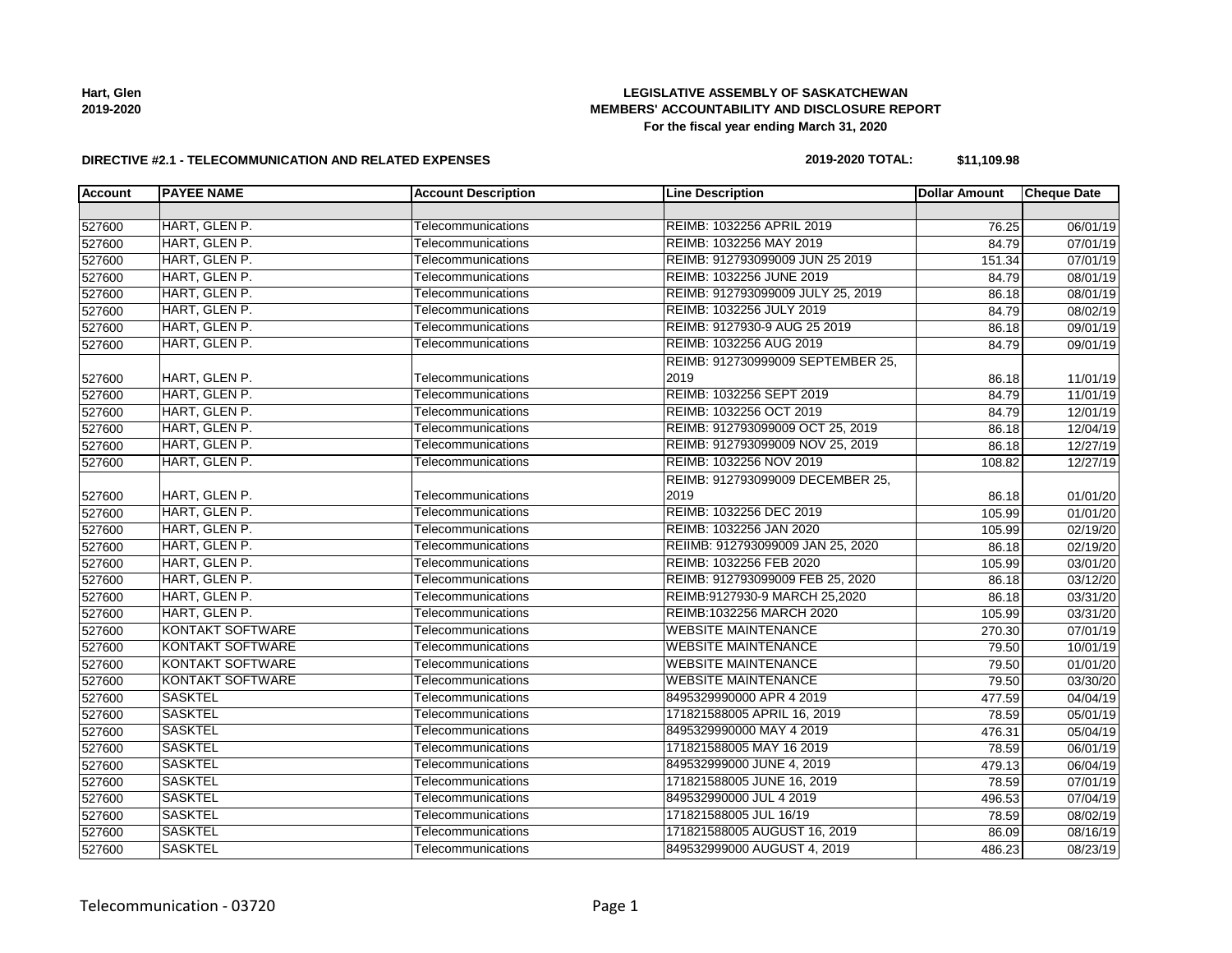| <b>Account</b> | <b>PAYEE NAME</b>            | <b>Account Description</b>    | <b>Line Description</b>            | <b>Dollar Amount</b> | <b>Cheque Date</b> |
|----------------|------------------------------|-------------------------------|------------------------------------|----------------------|--------------------|
| 527600         | <b>SASKTEL</b>               | Telecommunications            | 849532999000 SEPTEMBER 4, 2019     | 486.37               | 09/04/19           |
| 527600         | <b>SASKTEL</b>               | Telecommunications            | 171821588005 SEPTEMBER 16, 2019    | 80.95                | 10/01/19           |
| 527600         | <b>SASKTEL</b>               | Telecommunications            | 849532999000 OCTOBER 4, 2019       | 213.30               | 10/04/19           |
| 527600         | <b>SASKTEL</b>               | Telecommunications            | 171821588005 OCTOBER 16, 2019      | 80.40                | 11/01/19           |
| 527600         | <b>SASKTEL</b>               | Telecommunications            | 849532999000 NOV 4.2019            | 486.99               | 11/07/19           |
| 527600         | SASKTEL                      | Telecommunications            | 171821588005 NOVEMBER 16, 2019     | 81.02                | 12/01/19           |
| 527600         | <b>SASKTEL</b>               | Telecommunications            | 849532999000 DECEMBER 4, 2019      | 489.65               | 12/04/19           |
| 527600         | <b>SASKTEL</b>               | Telecommunications            | 171821588005 DEC 16, 2019          | 106.65               | 01/01/20           |
| 527600         | <b>SASKTEL</b>               | Telecommunications            | 849532999000 JAN 4, 2020           | 489.20               | 01/04/20           |
| 527600         | <b>SASKTEL</b>               | Telecommunications            | 171821588005 JAN 16, 2020          | 78.66                | 01/16/20           |
| 527600         | <b>SASKTEL</b>               | Telecommunications            | 849532999000 FEB 4, 2020           | 490.49               | 02/04/20           |
| 527600         | <b>SASKTEL</b>               | Telecommunications            | 171821588005 FEB 16, 2020          | 78.59                | 03/01/20           |
| 527600         | <b>SASKTEL</b>               | Telecommunications            | 8495329-0 MARCH 4, 2020            | 488.38               | 03/04/20           |
| 527600         | <b>SASKTEL</b>               | Telecommunications            | <b>RTV-GLEN HART-PERSONAL CELL</b> | $-50.00$             | 03/10/20           |
| 527600         | <b>SASKTEL</b>               | Telecommunications            | 171821588005 MAR 16, 2020          | 81.77                | 03/16/20           |
| 527600         | XPLORNET COMMUNICATIONS INC. | Telecommunications            | <b>INTERNET APRIL 1 - 30, 2019</b> | 50.94                | 04/01/19           |
| 530600         | <b>SASKTEL</b>               | <b>Placement - Tender Ads</b> | 8495329990000 APR 4 2019           | 237.35               | 04/04/19           |
| 530600         | <b>SASKTEL</b>               | Placement - Tender Ads        | 8495329990000 MAY 4 2019           | 237.35               | 05/04/19           |
| 530600         | SASKTEL                      | Placement - Tender Ads        | 849532999000 JUNE 4, 2019          | 237.35               | 06/04/19           |
| 530600         | <b>SASKTEL</b>               | Placement - Tender Ads        | 849532990000 JUL 4 2019            | 237.35               | 07/04/19           |
| 530600         | <b>SASKTEL</b>               | Placement - Tender Ads        | 849532999000 AUGUST 4, 2019        | 267.35               | 08/23/19           |
| 530600         | <b>SASKTEL</b>               | Placement - Tender Ads        | 849532999000 SEPTEMBER 4, 2019     | 237.35               | 09/04/19           |
| 530600         | <b>SASKTEL</b>               | Placement - Tender Ads        | 849532999000 NOV 4, 2019           | 109.35               | 11/07/19           |
| 530600         | <b>SASKTEL</b>               | Placement - Tender Ads        | 849532999000 DECEMBER 4, 2019      | 109.35               | 12/04/19           |
| 530600         | <b>SASKTEL</b>               | Placement - Tender Ads        | 849532999000 JAN 4, 2020           | 109.35               | 01/04/20           |
| 530600         | <b>SASKTEL</b>               | Placement - Tender Ads        | 849532999000 FEB 4, 2020           | 109.35               | 02/04/20           |
| 530600         | <b>SASKTEL</b>               | Placement - Tender Ads        | 8495329-0 MARCH 4, 2020            | 115.35               | 03/04/20           |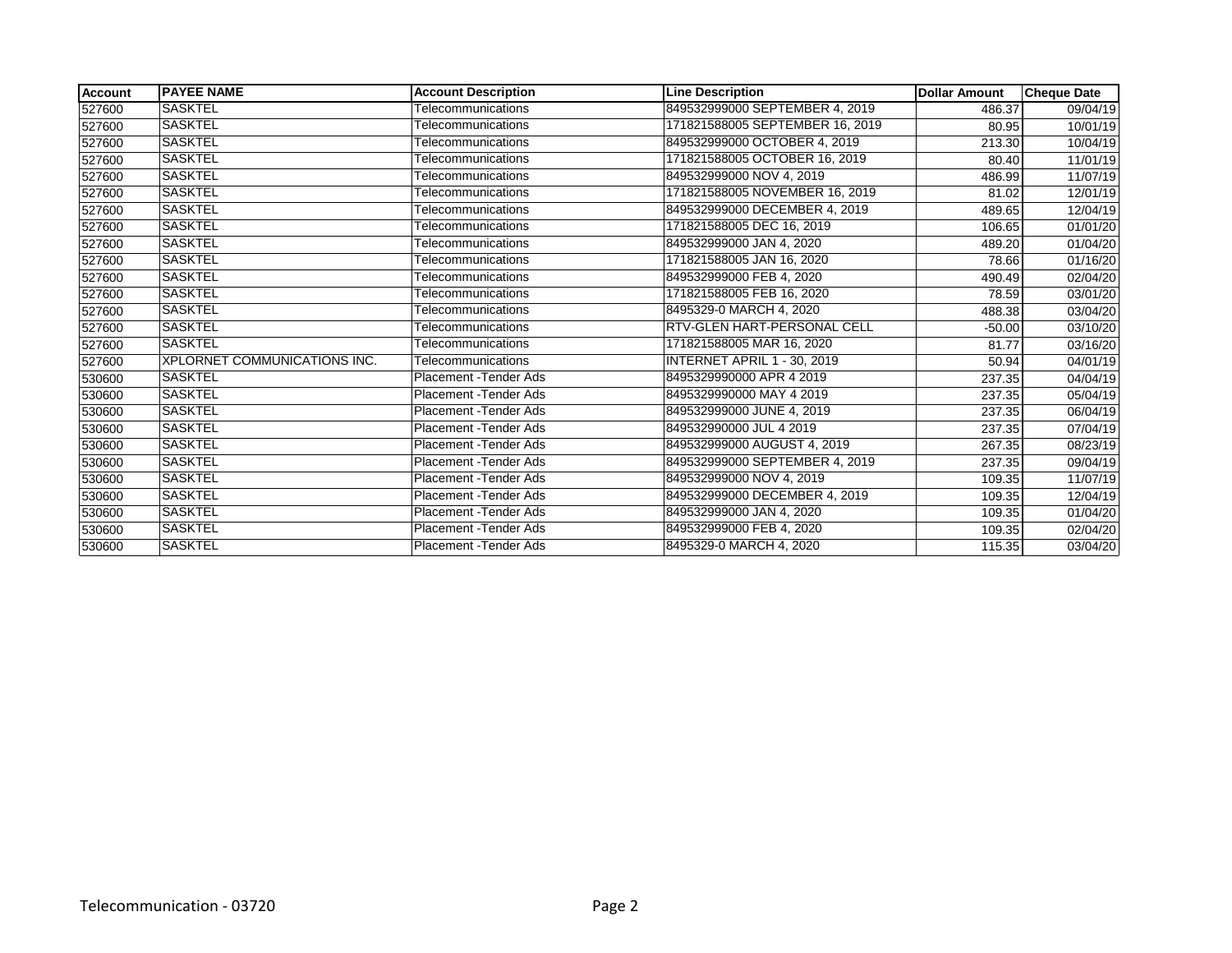| nart, Glen |  |
|------------|--|
| 2019-2020  |  |

# **LEGISLATIVE ASSEMBLY OF SASKATCHEWAN MEMBERS' ACCOUNTABILITY AND DISCLOSURE REPORT For the fiscal year ending March 31, 2020**

# **DIRECTIVE #3.1 - MLA TRAVEL AND LIVING EXPENSES**

# **2019-2020 TOTAL: \$37,734.87**

| <b>Account</b> | <b>PAYEE NAME</b> | <b>Account Description</b>  | <b>Line Description</b>       | <b>Dollar Amount</b> | <b>Cheque Date</b> |
|----------------|-------------------|-----------------------------|-------------------------------|----------------------|--------------------|
|                |                   |                             |                               |                      |                    |
| 541900         | HART, GLEN P.     | <b>Elected Rep - Travel</b> | MLA TRAVEL APRIL 1 - 15, 2019 | 1,320.58             | 04/18/19           |
|                |                   |                             | APRIL 2019 MLA REGINA         |                      |                    |
| 541900         | HART, GLEN P.     | Elected Rep - Travel        | <b>ACCOMMODATIONS</b>         | 587.51               | 05/01/19           |
| 541900         | HART, GLEN P.     | <b>Elected Rep - Travel</b> | MLA TRAVEL APR 16 - 30, 2019  | 811.95               | 05/03/19           |
| 541900         | HART, GLEN P.     | <b>Elected Rep - Travel</b> | MLA TRAVEL MAY 1 - 16 2019    | 1,251.84             | 05/17/19           |
| 541900         | HART, GLEN P.     | <b>Elected Rep - Travel</b> | MLA TRAVEL May 22 -30 2019    | 486.85               | 06/07/19           |
| 541900         | HART, GLEN P.     | <b>Elected Rep - Travel</b> | MLA TRAVEL JUNE 03-14, 2019   | 680.59               | 06/20/19           |
|                |                   |                             | MAY 2019 MLA REGINA           |                      |                    |
| 541900         | HART, GLEN P.     | Elected Rep - Travel        | <b>ACCOMMODATIONS</b>         | 556.29               | 07/01/19           |
|                |                   |                             | JUNE 2019 MLA REGINA          |                      |                    |
| 541900         | HART, GLEN P.     | Elected Rep - Travel        | <b>ACCOMMODATION</b>          | 1,401.59             | 07/01/19           |
| 541900         | HART, GLEN P.     | <b>Elected Rep - Travel</b> | MLA TRAVEL JUN 17-29 2019     | 1,222.16             | 07/03/19           |
|                |                   |                             | JULY 2019 MLA REGINA          |                      |                    |
| 541900         | HART, GLEN P.     | Elected Rep - Travel        | <b>ACCOMMODATION</b>          | 1,550.00             | 08/01/19           |
| 541900         | HART, GLEN P.     | <b>Elected Rep - Travel</b> | MLA TRAVEL JUL 3-30 2019      | 1,823.75             | 08/01/19           |
|                |                   |                             | AUG 2019 MLA REGINA           |                      |                    |
| 541900         | HART, GLEN P.     | Elected Rep - Travel        | <b>ACCOMMODATIONS</b>         | 1,704.60             | 09/01/19           |
| 541900         | HART, GLEN P.     | Elected Rep - Travel        | MLA TRAVEL AUG 6-31 2019      | 1,998.05             | 09/09/19           |
|                |                   |                             | SEP 2019 MLA REGINA           |                      |                    |
| 541900         | HART, GLEN P.     | <b>Elected Rep - Travel</b> | <b>ACCOMMODATIONS</b>         | 1,751.81             | 10/01/19           |
| 541900         | HART, GLEN P.     | <b>Elected Rep - Travel</b> | MLA TRAVEL SEP 5-22 2019      | 943.29               | 10/07/19           |
| 541900         | HART, GLEN P.     | <b>Elected Rep - Travel</b> | MLA TRAVEL OCT 2-31, 2019     | 1,603.54             | 11/01/19           |
|                |                   |                             | OCTOBER 2019 MLA REGINA       |                      |                    |
| 541900         | HART, GLEN P.     | <b>Elected Rep - Travel</b> | <b>ACCOMMODATIONS</b>         | 1,710.80             | 11/15/19           |
| 541900         | HART, GLEN P.     | <b>Elected Rep - Travel</b> | MLA TRAVEL NOV 1-15, 2019     | 1,123.06             | 11/26/19           |
| 541900         | HART, GLEN P.     | <b>Elected Rep - Travel</b> | MLA TRAVEL NOV 16-30, 2019    | 1,273.91             | 12/03/19           |
|                |                   |                             | NOV 2019 MLA REGINA           |                      |                    |
| 541900         | HART, GLEN P.     | Elected Rep - Travel        | <b>ACCOMMODATIONS</b>         | 1,765.02             | 12/13/19           |
| 541900         | HART, GLEN P.     | <b>Elected Rep - Travel</b> | MLA TRAVEL DEC 1-31, 2019     | 977.30               | 01/06/20           |
|                |                   |                             | DEC 2019 MLA REGINA           |                      |                    |
| 541900         | HART, GLEN P.     | Elected Rep - Travel        | <b>ACCOMMODATION</b>          | 1,772.82             | 01/10/20           |
| 541900         | HART, GLEN P.     | <b>Elected Rep - Travel</b> | MLA TRAVEL JAN 1-31, 2020     | 1,139.45             | 02/04/20           |
|                |                   |                             | JAN 2020 MLA REGINA           |                      |                    |
| 541900         | HART, GLEN P.     | Elected Rep - Travel        | <b>ACCOMMODATIONS</b>         | 1,646.47             | 02/10/20           |
| 541900         | HART, GLEN P.     | <b>Elected Rep - Travel</b> | MLA TRAVEL FEB 3-27, 2020     | 1,061.10             | 03/04/20           |
|                |                   |                             | FEB 2020 MLA REGINA           |                      |                    |
| 541900         | HART, GLEN P.     | Elected Rep - Travel        | <b>ACCOMMODATION</b>          | 1,650.61             | 03/09/20           |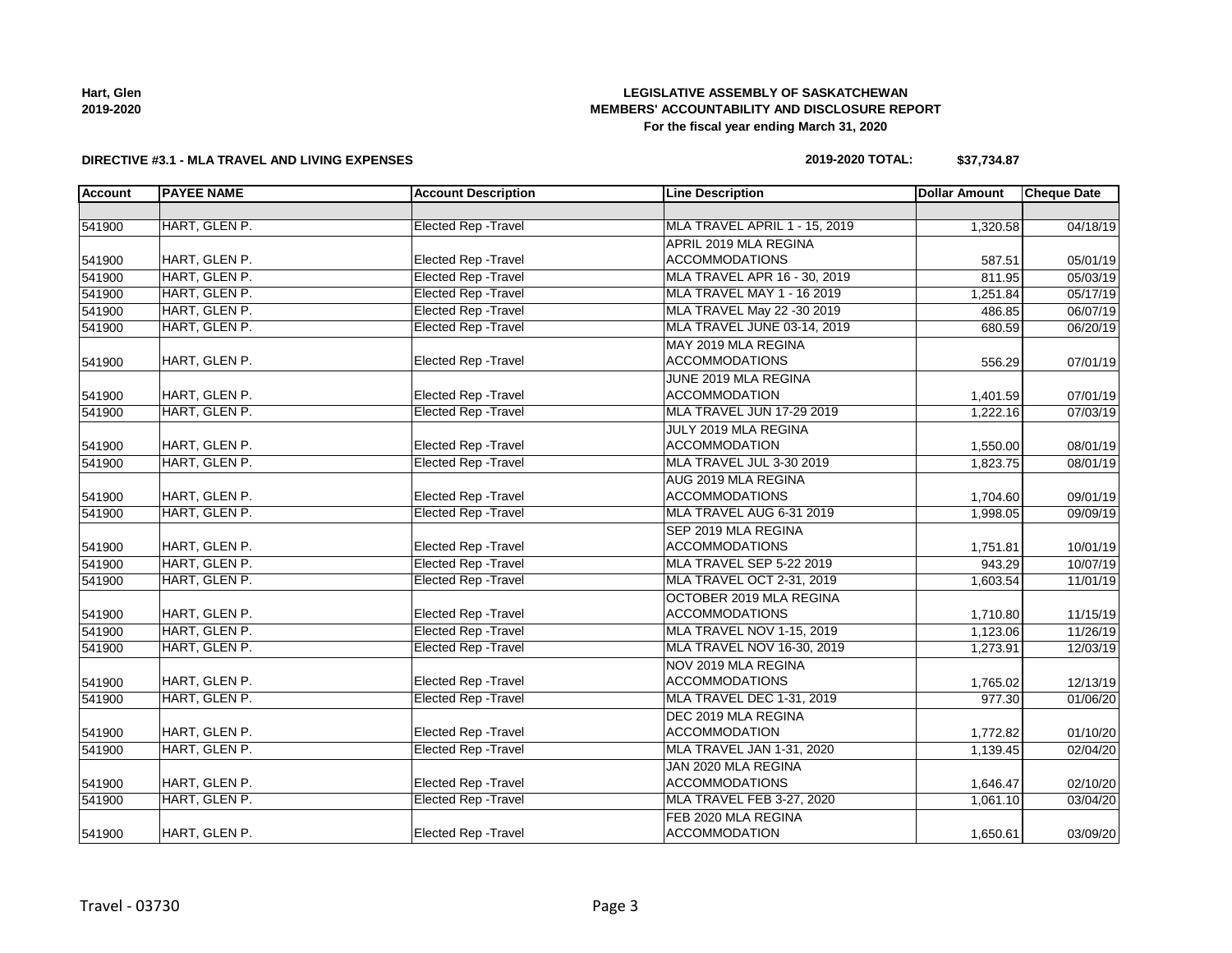| <b>Account</b> | <b>IPAYEE NAME</b>   | <b>IAccount Description</b> | <b>ILine Description</b>    | <b>IDollar Amount</b> | <b>ICheque Date</b> |
|----------------|----------------------|-----------------------------|-----------------------------|-----------------------|---------------------|
|                |                      |                             | IMARCH 2020 MLA REGINA      |                       |                     |
| 541900         | <b>HART. GLEN P.</b> | Elected Rep - Travel        | <b>ACCOMMODATIONS</b>       | .745.28               | 03/31/20            |
| 541900         | HART, GLEN P.        | Elected Rep -Travel         | IMLA TRAVEL MARCH 2-30.2020 | 2,174.65              | 03/31/20            |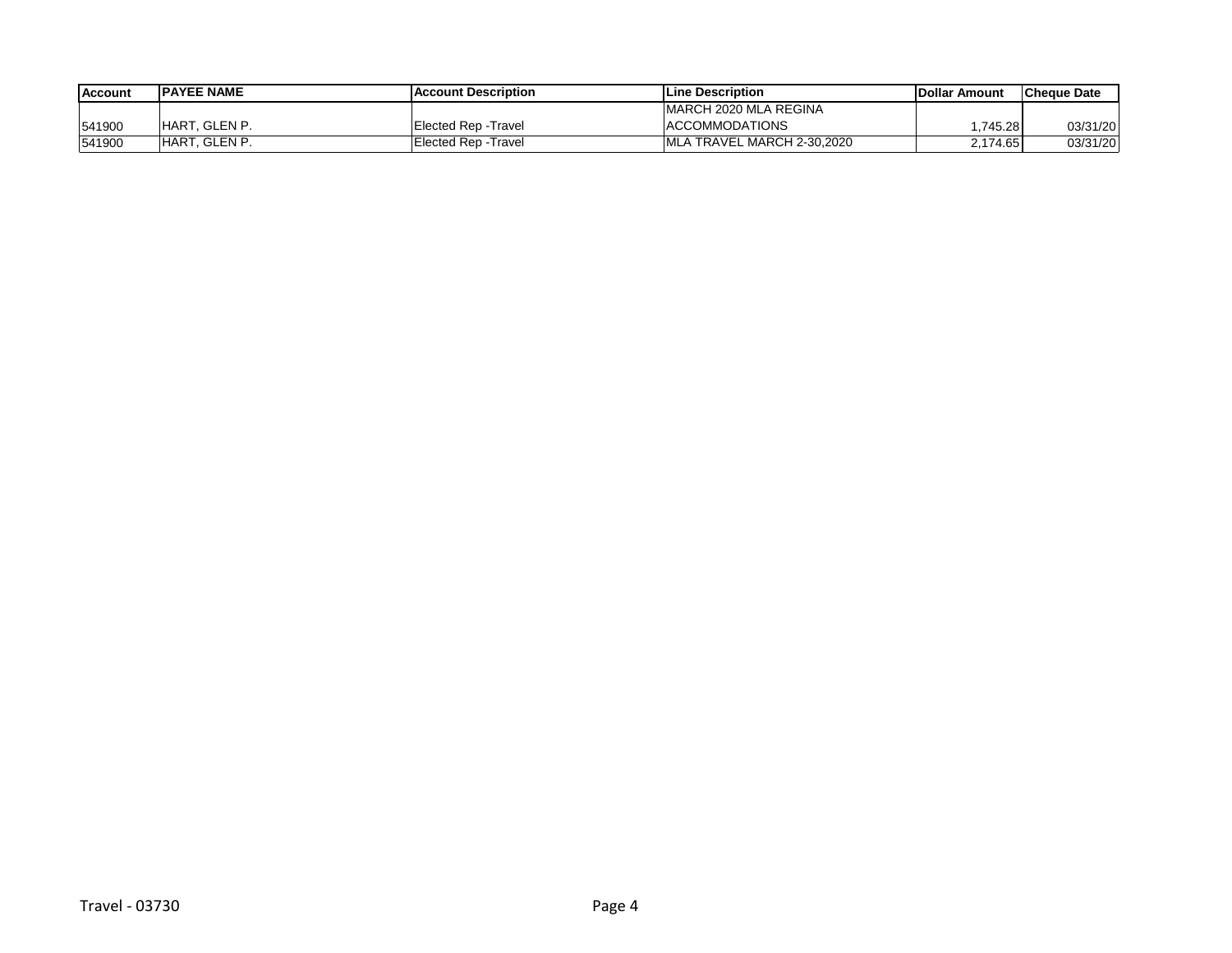### **LEGISLATIVE ASSEMBLY OF SASKATCHEWAN MEMBERS' ACCOUNTABILITY AND DISCLOSURE REPORT For the fiscal year ending March 31, 2020**

# **DIRECTIVE #4.1 - CONSTITUENCY SERVICE EXPENSES**

| <b>Account</b>   | <b>PAYEE NAME</b>                                              | <b>Account Description</b>                   | <b>Line Description</b>                        | <b>Dollar Amount</b> | <b>Cheque Date</b>   |
|------------------|----------------------------------------------------------------|----------------------------------------------|------------------------------------------------|----------------------|----------------------|
|                  |                                                                |                                              |                                                |                      |                      |
| 522000           | <b>PH MASONRY</b>                                              | Rent of Ground, Buildings and Other Space    | APRIL 2019 MLA OFFICE RENT                     | 600.00               | 04/01/19             |
| 522000           | PH MASONRY                                                     | Rent of Ground, Buildings and Other Space    | MAY 2019 MLA OFFICE RENT                       | 600.00               | 04/25/19             |
| 522000           | PH MASONRY                                                     | Rent of Ground, Buildings and Other Space    | JUNE 2019 MLA OFFICE RENT                      | 640.00               | 05/15/19             |
| 522000           | PH MASONRY                                                     | Rent of Ground, Buildings and Other Space    | JULY 2019 MLA OFFICE RENT                      | 640.00               | 06/13/19             |
| 522000           | PH MASONRY                                                     | Rent of Ground, Buildings and Other Space    | <b>AUGUST 2019 MLA OFFICE RENT</b>             | 640.00               | 07/17/19             |
| 522000           | PH MASONRY                                                     | Rent of Ground, Buildings and Other Space    | SEPT 2019 MLA OFFICE RENT                      | 640.00               | 08/20/19             |
| 522000           | PH MASONRY                                                     | Rent of Ground, Buildings and Other Space    | OCTOBER 2019 MLA OFFICE RENT                   | 640.00               | 09/16/19             |
| 522000           | <b>PH MASONRY</b>                                              | Rent of Ground, Buildings and Other Space    | NOV 2019 MLA OFFICE RENT                       | 640.00               | 10/17/19             |
| 522000           | PH MASONRY                                                     | Rent of Ground, Buildings and Other Space    | DEC 2019 MLA OFFICE RENT                       | 640.00               | 11/21/19             |
| 522000           | PH MASONRY                                                     | Rent of Ground, Buildings and Other Space    | JAN 2020 MLA OFFICE RENT                       | 640.00               | 01/01/20             |
| 522000           | PH MASONRY                                                     | Rent of Ground, Buildings and Other Space    | FEBRUARY 2020 MLA OFFICE RENT                  | 640.00               | 01/13/20             |
| 522000           | PH MASONRY                                                     | Rent of Ground, Buildings and Other Space    | MARCH 2020 MLA OFFICE RENT                     | 640.00               | 02/13/20             |
| 522200           | MINISTER OF FINANCE-MINISTRY OF<br><b>CENTRAL SERVICES</b>     | <b>Rent of Photocopiers</b>                  | PHOTOCOPIER SERVICE FEES 19/20                 | 100.00               | 01/01/20             |
| 522200           | <b>SUCCESS OFFICE SYSTEMS</b>                                  | <b>Rent of Photocopiers</b>                  | <b>COPIER CHARGES</b>                          | 132.81               | 04/01/19             |
| 522200           | <b>SUCCESS OFFICE SYSTEMS</b>                                  | <b>Rent of Photocopiers</b>                  | <b>COPIER CHARGES</b>                          | 135.54               | 05/01/19             |
| 522200           | <b>SUCCESS OFFICE SYSTEMS</b><br><b>SUCCESS OFFICE SYSTEMS</b> | Rent of Photocopiers<br>Rent of Photocopiers | <b>COPIER CHARGES</b><br><b>COPIER CHARGES</b> | 116.11               | 06/03/19             |
| 522200           | <b>SUCCESS OFFICE SYSTEMS</b>                                  | <b>Rent of Photocopiers</b>                  | <b>COPIER CHARGES</b>                          | 121.98               | 07/02/19             |
| 522200           | <b>SUCCESS OFFICE SYSTEMS</b>                                  | <b>Rent of Photocopiers</b>                  | <b>COPIER CHARGES</b>                          | 133.46               | 08/01/19             |
| 522200           | <b>SUCCESS OFFICE SYSTEMS</b>                                  | Rent of Photocopiers                         | <b>COPIER CHARGES</b>                          | 129.66               | 09/03/19             |
| 522200<br>522200 | <b>SUCCESS OFFICE SYSTEMS</b>                                  | Rent of Photocopiers                         | <b>COPIER CHARGES</b>                          | 121.05<br>135.28     | 10/01/19             |
| 522200           | <b>SUCCESS OFFICE SYSTEMS</b>                                  | <b>Rent of Photocopiers</b>                  | <b>COPIER CHARGES</b>                          | 123.98               | 11/01/19<br>12/02/19 |
| 522200           | SUCCESS OFFICE SYSTEMS                                         | <b>Rent of Photocopiers</b>                  | <b>COPIER CHARGES</b>                          | 121.35               | 01/02/20             |
|                  |                                                                |                                              |                                                |                      |                      |

**2019-2020 TOTAL: \$24,789.48**

**Hart, Glen 2019-2020**

522200 SUCCESS OFFICE SYSTEMS Rent of Photocopiers COPIER CHARGES 130.68 02/03/20 522200 SUCCESS OFFICE SYSTEMS Rent of Photocopiers COPIER CHARGES 148.32 03/02/20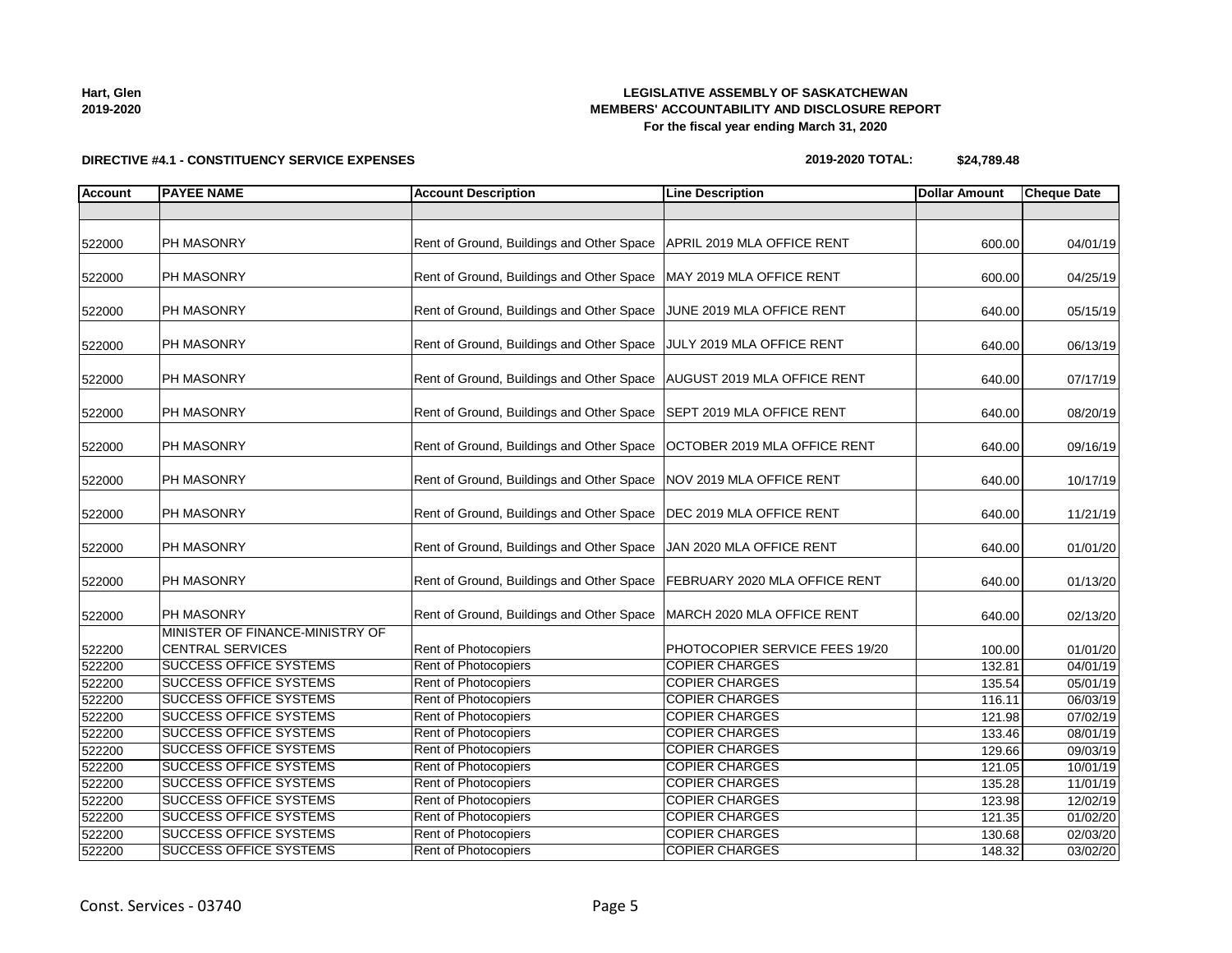| <b>Account</b> | <b>PAYEE NAME</b>              | <b>Account Description</b>           | <b>Line Description</b>         | <b>Dollar Amount</b> | <b>Cheque Date</b> |
|----------------|--------------------------------|--------------------------------------|---------------------------------|----------------------|--------------------|
|                | SASKATCHEWAN GOVERNMENT        |                                      |                                 |                      |                    |
| 522500         | <b>INSURANCE</b>               | <b>Insurance Premiums</b>            | <b>INSURANCE PREMIUMS</b>       | 595.72               | 10/01/19           |
| 522700         | <b>CUPAR, TOWN OF</b>          | Utilities - Electricity and Nat Gas  | 02490000 APRIL 01, 2019         | 140.24               | 04/01/19           |
| 522700         | <b>CUPAR, TOWN OF</b>          | Utilities -Electricity and Nat Gas   | 02490000 MAY 01, 2019           | 135.90               | 05/01/19           |
| 522700         | <b>CUPAR, TOWN OF</b>          | Utilities - Electricity and Nat Gas  | 02490000 JUNE 1-30 2019         | 135.90               | 06/04/19           |
| 522700         | <b>CUPAR, TOWN OF</b>          | Utilities - Electricity and Nat Gas  | 02490000 JUL 1 - 31, 2019       | 141.98               | 07/03/19           |
| 522700         | <b>CUPAR, TOWN OF</b>          | Utilities - Electricity and Nat Gas  | 02490000 AUG 1-30 2019          | 137.90               | 08/01/19           |
| 522700         | <b>CUPAR, TOWN OF</b>          | Utilities - Electricity and Nat Gas  | 02490000 SEP 1-31 2019          | 150.02               | 09/01/19           |
| 522700         | <b>CUPAR, TOWN OF</b>          | Utilities - Electricity and Nat Gas  | 02490000 OCTOBER 01, 2019       | 137.90               | 10/01/19           |
| 522700         | <b>CUPAR, TOWN OF</b>          | Utilities - Electricity and Nat Gas  | 02490000 NOV 01, 2019           | 137.90               | 11/01/19           |
| 522700         | <b>CUPAR, TOWN OF</b>          | Utilities - Electricity and Nat Gas  | 0249 0000 DEC 5, 2019           | 137.90               | 12/05/19           |
| 522700         | <b>CUPAR, TOWN OF</b>          | Utilities - Electricity and Nat Gas  | 02490000 JAN 3, 2020            | 137.90               | 01/03/20           |
| 522700         | <b>CUPAR, TOWN OF</b>          | Utilities - Electricity and Nat Gas  | 0249-0000 FEB 3,2020            | 137.90               | 02/03/20           |
| 522700         | CUPAR, TOWN OF                 | Utilities - Electricity and Nat Gas  | 02490000 MAR 3, 2020            | 138.00               | 03/03/20           |
| 522700         | SASKENERGY INCORPORATED        | Utilities - Electricity and Nat Gas  | 22879100000 APR 12, 2019        | 97.27                | 04/12/19           |
| 522700         | SASKENERGY INCORPORATED        | Utilities - Electricity and Nat Gas  | 22879100000 MAY 14 2019         | 80.08                | 05/14/19           |
| 522700         | SASKENERGY INCORPORATED        | Utilities - Electricity and Nat Gas  | 22879100000 JUNE 14, 2019       | 54.53                | 06/14/19           |
| 522700         | SASKENERGY INCORPORATED        | Utilities - Electricity and Nat Gas  | 22879100000 JULY 15, 2019       | 44.44                | 07/15/19           |
| 522700         | SASKENERGY INCORPORATED        | Utilities - Electricity and Nat Gas  | 22879100000 AUG 15 2019         | 40.88                | 08/15/19           |
| 522700         | SASKENERGY INCORPORATED        | Utilities - Electricity and Nat Gas  | 22879100000 SEPTEMBER 16, 2019  | 52.17                | 10/01/19           |
| 522700         | SASKENERGY INCORPORATED        | Utilities - Electricity and Nat Gas  | 22879100000 OCTOBER 15, 2019    | 68.20                | 10/15/19           |
| 522700         | SASKENERGY INCORPORATED        | Utilities - Electricity and Nat Gas  | 228 790 0000 0 NOV 15, 2019     | 124.63               | 11/15/19           |
| 522700         | SASKENERGY INCORPORATED        | Utilities - Electricity and Nat Gas  | 22879100000 DEC 13, 2019        | 118.08               | 12/13/19           |
| 522700         | SASKENERGY INCORPORATED        | Utilities - Electricity and Nat Gas  | 22879100000 JAN 15, 2020        | 151.35               | 01/15/20           |
| 522700         | SASKENERGY INCORPORATED        | Utilities - Electricity and Nat Gas  | 22879100000 FEB 13, 2020        | 158.47               | 02/13/20           |
| 522700         | <b>SASKENERGY INCORPORATED</b> | Utilities - Electricity and Nat Gas  | 22879100000 MAR 13, 2020        | 132.34               | 03/13/20           |
| 522700         | SASKPOWER CORPORATION          | Utilities - Electricity and Nat Gas  | 500000349158 APR 12, 2019       | 69.80                | 04/12/19           |
| 522700         | SASKPOWER CORPORATION          | Utilities - Electricity and Nat Gas  | 500000349158 MAY 14 2019        | 79.53                | 05/14/19           |
| 522700         | SASKPOWER CORPORATION          | Utilities - Electricity and Nat Gas  | 500000349158 JUNE 14, 2019      | 54.39                | 06/14/19           |
| 522700         | SASKPOWER CORPORATION          | Utilities - Electricity and Nat Gas  | 500000349158 JULY 15, 2019      | 53.76                | 07/15/19           |
| 522700         | SASKPOWER CORPORATION          | Utilities - Electricity and Nat Gas  | 500000349158 AUG 14 2019        | 59.20                | 08/14/19           |
| 522700         | SASKPOWER CORPORATION          | Utilities - Electricity and Nat Gas  | 500000349158 SEPTEMBER 16, 2019 | 66.80                | 10/01/19           |
| 522700         | SASKPOWER CORPORATION          | Utilities - Electricity and Nat Gas  | 500000349158 OCTOBER 15, 2019   | 62.16                | 10/15/19           |
| 522700         | SASKPOWER CORPORATION          | Utilities - Electricity and Nat Gas  | 5000 0034 9158 NOV 15, 2019     | 61.07                | 11/15/19           |
| 522700         | SASKPOWER CORPORATION          | Utilities - Electricity and Nat Gas  | 500000349158 DEC 13, 2019       | 77.21                | 12/13/19           |
| 522700         | SASKPOWER CORPORATION          | Utilities - Electricity and Nat Gas  | 5000000349158 JAN 13, 2020      | 83.52                | 01/15/20           |
| 522700         | SASKPOWER CORPORATION          | Utilities - Electricity and Nat Gas  | 500000349158 FEB 13, 2020       | 69.14                | 02/13/20           |
| 522700         | <b>SASKPOWER CORPORATION</b>   | Utilities - Electricity and Nat Gas  | 500000349158 MAR 13, 2020       | 75.77                | 03/13/20           |
| 525000         | CANADA POST CORPORATION        | Postal, Courier, Freight and Related | <b>POSTAGE</b>                  | 760.19               | 06/01/19           |
| 525000         | KLEIN, DONNA J. E.             | Postal, Courier, Freight and Related | <b>POSTAGE</b>                  | 47.25                | 05/03/19           |
| 525000         | KLEIN, DONNA J. E.             | Postal, Courier, Freight and Related | <b>POSTAGE</b>                  | 47.25                | 07/10/19           |
| 525000         | KLEIN, DONNA J. E.             | Postal, Courier, Freight and Related | <b>POSTAGE</b>                  | 47.25                | 10/15/19           |
| 525000         | KLEIN, DONNA J. E.             | Postal, Courier, Freight and Related | <b>POSTAGE</b>                  | 189.00               | 12/13/19           |
| 525000         | KLEIN, DONNA J. E.             | Postal, Courier, Freight and Related | <b>POSTAGE</b>                  | 48.30                | 02/19/20           |
| 525000         | KLEIN, DONNA J. E.             | Postal, Courier, Freight and Related | <b>POSTAGE</b>                  | 96.60                | 03/27/20           |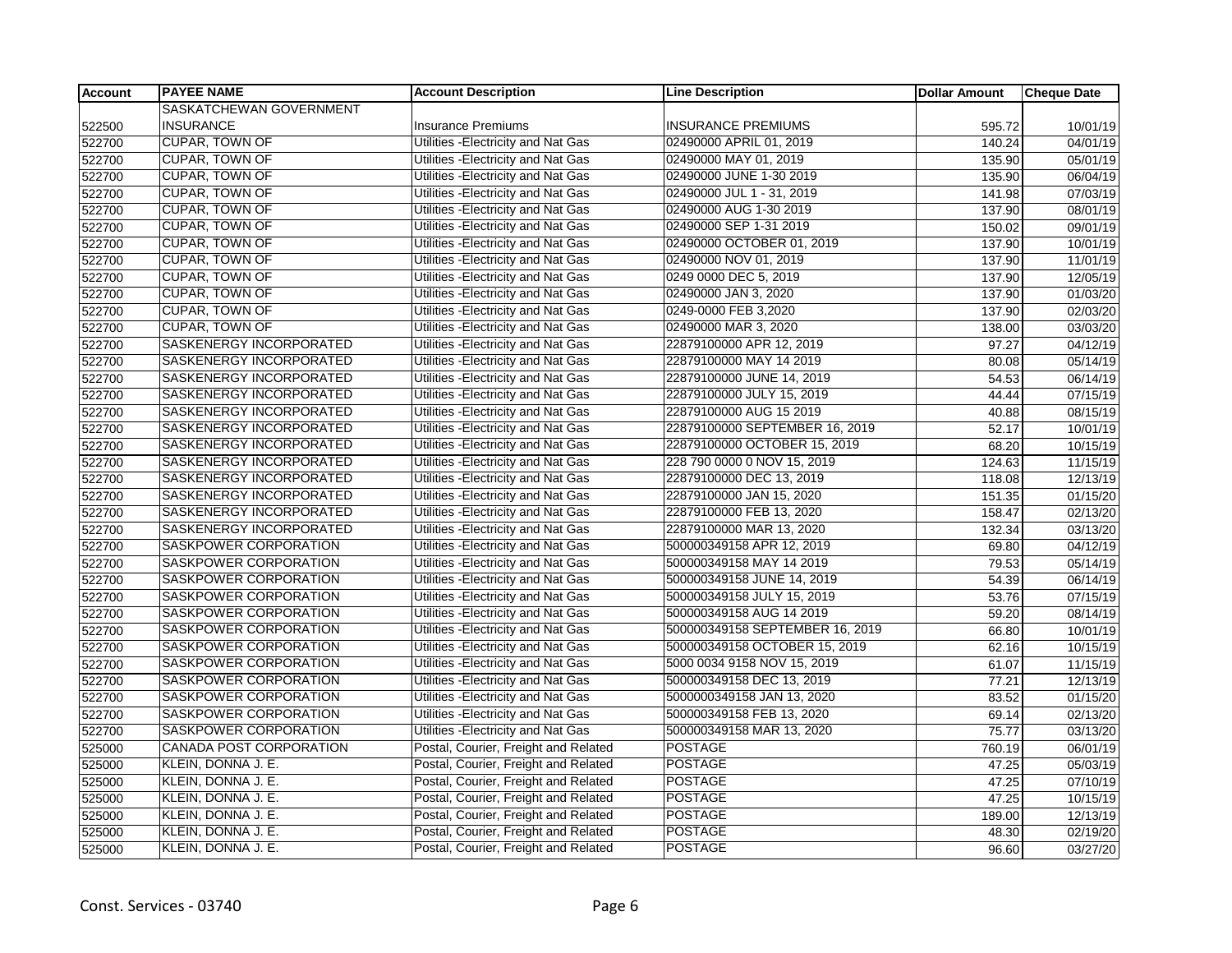| <b>Account</b> | <b>PAYEE NAME</b>                     | <b>Account Description</b>           | <b>Line Description</b>           | <b>Dollar Amount</b> | <b>Cheque Date</b> |
|----------------|---------------------------------------|--------------------------------------|-----------------------------------|----------------------|--------------------|
|                | PRAIRIE ADVERTISING DISTRIBUTORS      |                                      |                                   |                      |                    |
| 525000         | LTD.                                  | Postal, Courier, Freight and Related | <b>POSTAGE</b>                    | 101.70               | 06/01/19           |
| 525000         | <b>SASKATCHEWAN PARTY CAUCUS</b>      | Postal, Courier, Freight and Related | <b>POSTAGE</b>                    | 35.34                | 09/01/19           |
| 525000         | <b>WESTERN LITHO PRINTERS LTD.</b>    | Postal, Courier, Freight and Related | <b>POSTAGE</b>                    | 10.00                | 06/01/19           |
| 529200         | HART, GLEN P.                         | <b>Professional Development</b>      | <b>REIMB: PNWER REGISTRATIONS</b> | 821.12               | 07/29/19           |
| 530300         | MARU GROUP CANADA INC.                | Primary Research/Focus group         | Ad Hoc Research                   | 632.98               | 05/01/19           |
| 530300         | <b>MARU GROUP CANADA INC.</b>         | Primary Research/Focus group         | Ad Hoc Research                   | 632.98               | 08/01/19           |
| 530300         | <b>MARU GROUP CANADA INC.</b>         | Primary Research/Focus group         | AD HOC RESEARCH                   | 661.11               | 11/01/19           |
| 530300         | <b>MARU GROUP CANADA INC.</b>         | Primary Research/Focus group         | Ad Hoc Research                   | 661.11               | 03/01/20           |
|                |                                       |                                      |                                   |                      |                    |
| 530500         | <b>CUPAR SCHOOL COMMUNITY COUNCIL</b> | Media Placement                      | <b>ADVERTISING</b>                | 120.00               | 10/07/19           |
| 530500         | FOAM LAKE REVIEW LTD.                 | Media Placement                      | <b>ADVERTISING</b>                | 142.50               | 01/01/20           |
| 530500         | <b>GRASSLANDS NEWS GROUP</b>          | Media Placement                      | <b>ADVERTISING</b>                | 20.97                | 04/01/19           |
| 530500         | <b>GRASSLANDS NEWS GROUP</b>          | Media Placement                      | <b>ADVERTISING</b>                | 40.32                | 04/01/19           |
| 530500         | <b>GRASSLANDS NEWS GROUP</b>          | <b>Media Placement</b>               | <b>ADVERTISING</b>                | 40.32                | 04/11/19           |
| 530500         | <b>GRASSLANDS NEWS GROUP</b>          | <b>Media Placement</b>               | <b>ADVERTISING</b>                | 40.32                | 04/19/19           |
| 530500         | <b>GRASSLANDS NEWS GROUP</b>          | Media Placement                      | <b>ADVERTISING</b>                | 40.32                | 05/01/19           |
| 530500         | <b>GRASSLANDS NEWS GROUP</b>          | Media Placement                      | <b>ADVERTISING</b>                | 40.32                | 05/03/19           |
| 530500         | <b>GRASSLANDS NEWS GROUP</b>          | Media Placement                      | <b>ADVERTISING</b>                | 40.32                | 05/04/19           |
| 530500         | <b>GRASSLANDS NEWS GROUP</b>          | Media Placement                      | <b>ADVERTISING</b>                | 40.32                | 05/10/19           |
| 530500         | <b>GRASSLANDS NEWS GROUP</b>          | <b>Media Placement</b>               | <b>ADVERTISING</b>                | 40.32                | 05/17/19           |
| 530500         | <b>GRASSLANDS NEWS GROUP</b>          | <b>Media Placement</b>               | <b>ADVERTISING</b>                | 40.32                | 06/01/19           |
| 530500         | <b>GRASSLANDS NEWS GROUP</b>          | Media Placement                      | <b>ADVERTISING</b>                | 40.32                | 06/01/19           |
| 530500         | <b>GRASSLANDS NEWS GROUP</b>          | Media Placement                      | <b>ADVERTISING</b>                | 40.32                | 06/07/19           |
| 530500         | <b>GRASSLANDS NEWS GROUP</b>          | Media Placement                      | ADVERTISING                       | 40.32                | 06/14/19           |
| 530500         | <b>GRASSLANDS NEWS GROUP</b>          | Media Placement                      | <b>ADVERTISING</b>                | 40.32                | 07/01/19           |
| 530500         | <b>GRASSLANDS NEWS GROUP</b>          | <b>Media Placement</b>               | <b>ADVERTISING</b>                | 159.00               | 07/01/19           |
| 530500         | <b>GRASSLANDS NEWS GROUP</b>          | Media Placement                      | <b>ADVERTISING</b>                | 40.32                | 07/04/19           |
| 530500         | <b>GRASSLANDS NEWS GROUP</b>          | Media Placement                      | <b>ADVERTISING</b>                | 40.32                | 07/08/19           |
| 530500         | <b>GRASSLANDS NEWS GROUP</b>          | Media Placement                      | <b>ADVERTISING</b>                | 40.32                | 07/12/19           |
| 530500         | <b>GRASSLANDS NEWS GROUP</b>          | <b>Media Placement</b>               | <b>ADVERTISING</b>                | 40.32                | 07/18/19           |
| 530500         | <b>GRASSLANDS NEWS GROUP</b>          | <b>Media Placement</b>               | <b>ADVERTISING</b>                | 20.97                | 08/01/19           |
| 530500         | <b>GRASSLANDS NEWS GROUP</b>          | <b>Media Placement</b>               | <b>ADVERTISING</b>                | 20.97                | 08/02/19           |
| 530500         | <b>GRASSLANDS NEWS GROUP</b>          | Media Placement                      | <b>ADVERTISING</b>                | 40.32                | 08/08/19           |
| 530500         | <b>GRASSLANDS NEWS GROUP</b>          | Media Placement                      | <b>ADVERTISING</b>                | 40.32                | 08/19/19           |
| 530500         | <b>GRASSLANDS NEWS GROUP</b>          | Media Placement                      | <b>ADVERTISING</b>                | 40.32                | 08/26/19           |
| 530500         | <b>GRASSLANDS NEWS GROUP</b>          | Media Placement                      | <b>ADVERTISING</b>                | 40.32                | 09/01/19           |
| 530500         | <b>GRASSLANDS NEWS GROUP</b>          | <b>Media Placement</b>               | <b>ADVERTISING</b>                | 40.32                | 09/06/19           |
| 530500         | <b>GRASSLANDS NEWS GROUP</b>          | <b>Media Placement</b>               | <b>ADVERTISING</b>                | 40.32                | 09/12/19           |
| 530500         | <b>GRASSLANDS NEWS GROUP</b>          | Media Placement                      | <b>ADVERTISING</b>                | 40.32                | 09/19/19           |
| 530500         | <b>GRASSLANDS NEWS GROUP</b>          | Media Placement                      | <b>ADVERTISING</b>                | 40.32                | 10/01/19           |
| 530500         | <b>GRASSLANDS NEWS GROUP</b>          | Media Placement                      | <b>ADVERTISING</b>                | 40.32                | 10/01/19           |
| 530500         | <b>GRASSLANDS NEWS GROUP</b>          | Media Placement                      | <b>ADVERTISING</b>                | 70.00                | 10/01/19           |
| 530500         | <b>GRASSLANDS NEWS GROUP</b>          | Media Placement                      | <b>ADVERTISING</b>                | 40.32                | 10/04/19           |
| 530500         | <b>GRASSLANDS NEWS GROUP</b>          | Media Placement                      | <b>ADVERTISING</b>                | 40.32                | 10/18/19           |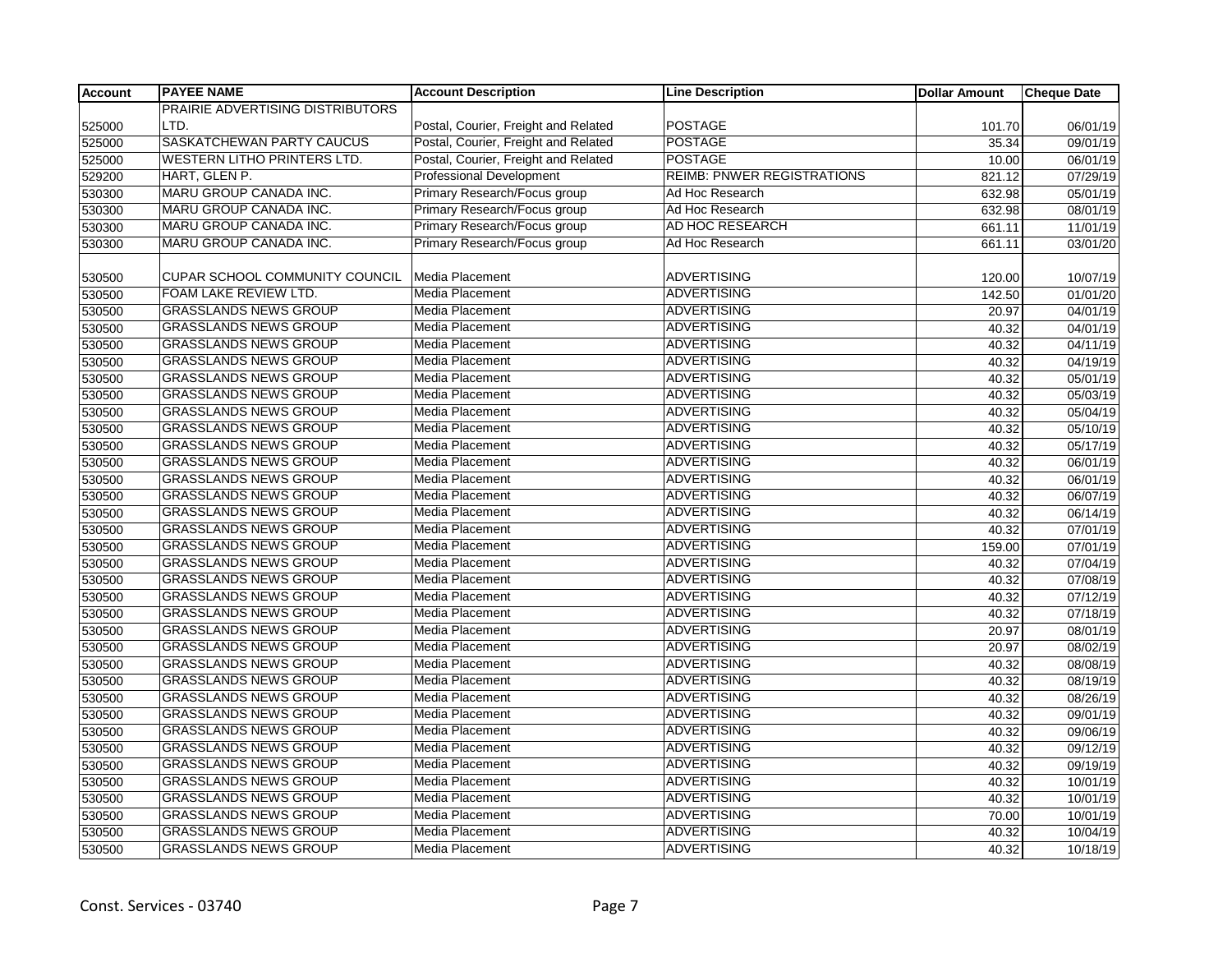| <b>Account</b> | <b>PAYEE NAME</b>                  | <b>Account Description</b>             | <b>Line Description</b>       | <b>Dollar Amount</b> | <b>Cheque Date</b>    |
|----------------|------------------------------------|----------------------------------------|-------------------------------|----------------------|-----------------------|
| 530500         | <b>GRASSLANDS NEWS GROUP</b>       | Media Placement                        | <b>ADVERTISING</b>            | 40.32                | 10/24/19              |
| 530500         | <b>GRASSLANDS NEWS GROUP</b>       | Media Placement                        | <b>ADVERTISING</b>            | 40.32                | 11/01/19              |
| 530500         | <b>GRASSLANDS NEWS GROUP</b>       | <b>Media Placement</b>                 | <b>ADVERTISING</b>            | 150.00               | 11/13/19              |
| 530500         | <b>GRASSLANDS NEWS GROUP</b>       | Media Placement                        | <b>ADVERTISING</b>            | 40.32                | 11/13/19              |
| 530500         | <b>GRASSLANDS NEWS GROUP</b>       | Media Placement                        | <b>ADVERTISING</b>            | 40.32                | 11/15/19              |
| 530500         | <b>GRASSLANDS NEWS GROUP</b>       | Media Placement                        | <b>ADVERTISING</b>            | 40.32                | 11/22/19              |
| 530500         | <b>GRASSLANDS NEWS GROUP</b>       | Media Placement                        | <b>ADVERTISING</b>            | 40.32                | 12/01/19              |
| 530500         | <b>GRASSLANDS NEWS GROUP</b>       | <b>Media Placement</b>                 | <b>ADVERTISING</b>            | 40.32                | 12/05/19              |
| 530500         | <b>GRASSLANDS NEWS GROUP</b>       | Media Placement                        | <b>ADVERTISING</b>            | 40.32                | 12/12/19              |
| 530500         | <b>GRASSLANDS NEWS GROUP</b>       | Media Placement                        | <b>ADVERTISING</b>            | 243.00               | 12/20/19              |
| 530500         | <b>GRASSLANDS NEWS GROUP</b>       | Media Placement                        | <b>ADVERTISING</b>            | 40.32                | 12/20/19              |
| 530500         | <b>GRASSLANDS NEWS GROUP</b>       | Media Placement                        | <b>ADVERTISING</b>            | 40.32                | 01/09/20              |
| 530500         | <b>GRASSLANDS NEWS GROUP</b>       | <b>Media Placement</b>                 | <b>ADVERTISING</b>            | 40.32                | 01/16/20              |
| 530500         | <b>GRASSLANDS NEWS GROUP</b>       | Media Placement                        | <b>ADVERTISING</b>            | 40.32                | 01/23/20              |
| 530500         | <b>GRASSLANDS NEWS GROUP</b>       | <b>Media Placement</b>                 | <b>ADVERTISING</b>            | 40.32                | 02/01/20              |
| 530500         | <b>GRASSLANDS NEWS GROUP</b>       | Media Placement                        | <b>ADVERTISING</b>            | 40.32                | 02/05/20              |
| 530500         | <b>GRASSLANDS NEWS GROUP</b>       | Media Placement                        | <b>ADVERTISING</b>            | 40.32                | 02/13/20              |
| 530500         | <b>GRASSLANDS NEWS GROUP</b>       | <b>Media Placement</b>                 | <b>ADVERTISING</b>            | 40.32                | 02/20/20              |
| 530500         | <b>GRASSLANDS NEWS GROUP</b>       | Media Placement                        | <b>ADVERTISING</b>            | 40.32                | 03/01/20              |
| 530500         | <b>GRASSLANDS NEWS GROUP</b>       | Media Placement                        | <b>ADVERTISING</b>            | 40.32                | 03/06/20              |
| 530500         | <b>GRASSLANDS NEWS GROUP</b>       | <b>Media Placement</b>                 | <b>ADVERTISING</b>            | 40.32                | 03/12/20              |
| 530500         | <b>GRASSLANDS NEWS GROUP</b>       | Media Placement                        | <b>ADVERTISING</b>            | 40.32                | 03/20/20              |
| 530500         | <b>GRASSLANDS NEWS GROUP</b>       | <b>Media Placement</b>                 | <b>ADVERTISING</b>            | 40.32                | 03/26/20              |
| 530500         | LAST MOUNTAIN TIMES LTD.           | Media Placement                        | <b>ADVERTISING</b>            | 85.05                | 11/01/19              |
| 530500         | LAST MOUNTAIN TIMES LTD.           | Media Placement                        | <b>ADVERTISING</b>            | 65.00                | 11/01/19              |
| 530500         | SOUTHEY & DISTRICT LIONESS CLUB    | <b>Media Placement</b>                 | <b>ADVERTISING</b>            | 60.00                | 08/20/19              |
| 530800         | <b>WESTERN LITHO PRINTERS LTD.</b> | Publications                           | <b>NEWSLETTERS</b>            | 818.32               | 06/01/19              |
| 530900         | <b>PRINT-IT CENTRES</b>            | <b>Promotional Items</b>               | <b>CHRISTMAS CARDS</b>        | 190.80               | 12/09/19              |
| 542000         | KLEIN, DONNA J. E.                 | Travel                                 | CA TRAVEL SEP 12 2019         | 74.93                | 09/12/19              |
| 542000         | KLEIN, DONNA J. E.                 | Travel                                 | <b>CA TRAVEL</b>              | 75.57                | 11/05/19              |
| 542000         | KLEIN, DONNA J. E.                 | Travel                                 | CA TRAVEL DEC 10, 2019        | 76.47                | 12/10/19              |
| 542000         | KLEIN, DONNA J. E.                 | Travel                                 | CA TRAVEL FEB 10, 2020        | 76.47                | 02/13/20              |
|                |                                    | Deputy Minister/Ministry Head Business |                               |                      |                       |
| 543201         | <b>CONEXUS ARTS CENTRE</b>         | <b>Expenses - Refreshments</b>         | STUDENT DRINKS G. HART, MLA   | 15.00                | 07/01/19              |
| 550200         | <b>GRASSLANDS NEWS GROUP</b>       | Books, Mags and Ref Materials          | <b>SUBSCRIPTION</b>           | 57.14                | $\overline{04/02/19}$ |
| 550200         | <b>GRASSLANDS NEWS GROUP</b>       | Books, Mags and Ref Materials          | <b>SUBSCRIPTION</b>           | 48.00                | 01/10/20              |
| 550200         | <b>GRASSLANDS NEWS GROUP</b>       | Books, Mags and Ref Materials          | <b>SUBSCRIPTION</b>           | 48.00                | 01/13/20              |
| 550200         | <b>ITUNA NEWS</b>                  | Books, Mags and Ref Materials          | <b>SUBSCRIPTION</b>           | 40.00                | 02/24/20              |
| 550200         | LAST MOUNTAIN TIMES LTD.           | Books, Mags and Ref Materials          | <b>SUBSCRIPTION</b>           | 47.62                | 05/01/19              |
| 550200         | <b>REGINA LEADER POST</b>          | Books, Mags and Ref Materials          | <b>SUBSCRIPTION</b>           | 198.00               | 02/19/20              |
| 555000         | HART, GLEN P.                      | <b>Other Material and Supplies</b>     | <b>REIMB: OFFICE SUPPLIES</b> | 66.80                | 04/17/19              |
| 555000         | HART, GLEN P.                      | <b>Other Material and Supplies</b>     | <b>REIMB: OFFICE SUPPLIES</b> | 246.37               | 10/17/19              |
| 555000         | HART, GLEN P.                      | <b>Other Material and Supplies</b>     | <b>REIMB: OFFICE SUPPLIES</b> | 225.25               | 11/08/19              |
| 555000         | HART, GLEN P.                      | Other Material and Supplies            | REIMB: OFFICE SUPPLIES        | 321.84               | 03/10/20              |
| 555000         | KLEIN, DONNA J. E.                 | <b>Other Material and Supplies</b>     | <b>OFFICE SUPPLIES</b>        | 156.46               | 09/12/19              |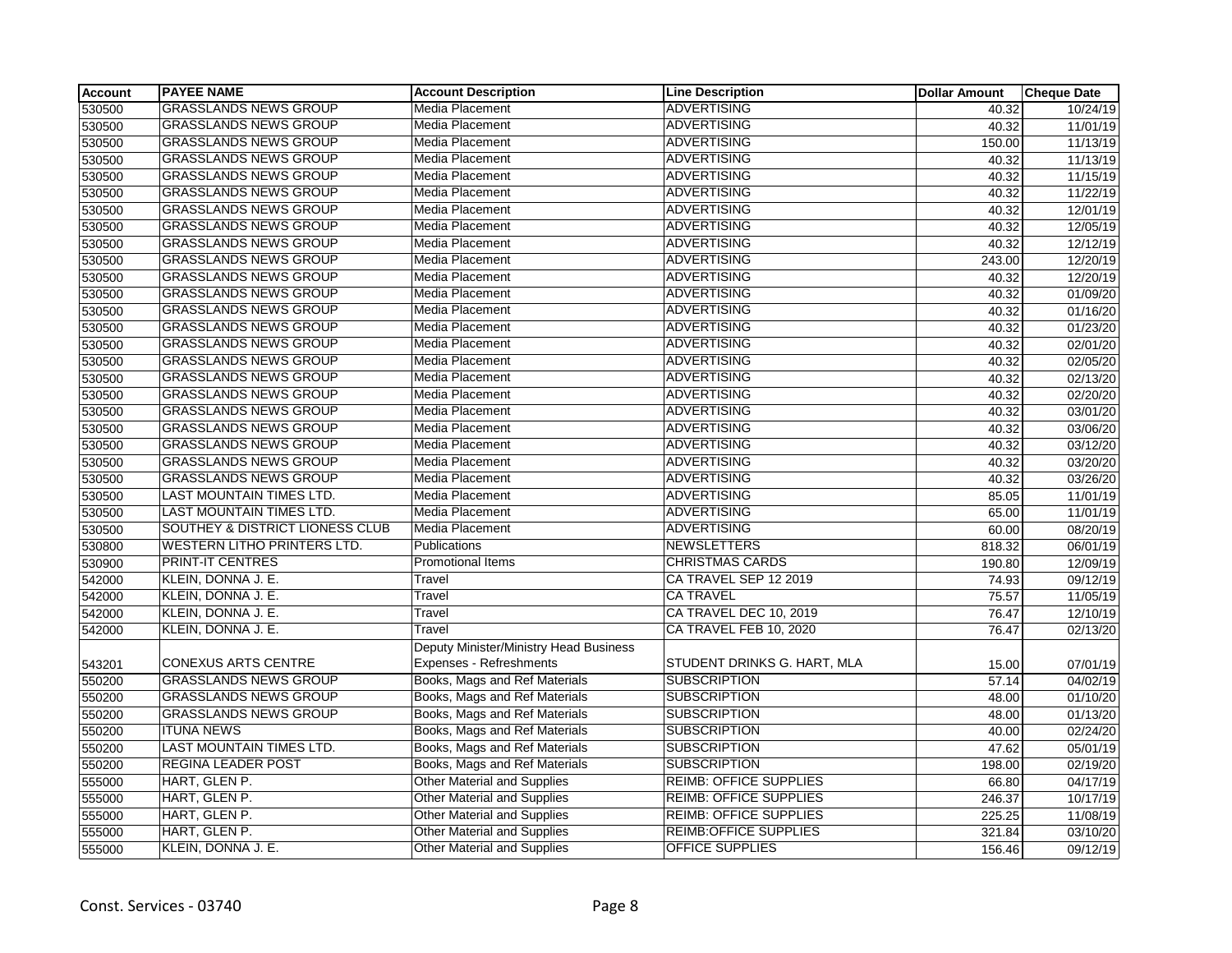| <b>Account</b> | <b>IPAYEE NAME</b>  | <b>IAccount Description</b>          | <b>ILine Description</b> | <b>IDollar Amount</b> | lCheque Date |
|----------------|---------------------|--------------------------------------|--------------------------|-----------------------|--------------|
| 555000         | IKLEIN. DONNA J. E. | <b>Other Material and Supplies</b>   | <b>OFFICE SUPPLIES</b>   | 221.99                | 11/05/19     |
| 555000         | IKLEIN. DONNA J. E. | <b>Other Material and Supplies</b>   | <b>OFFICE SUPPLIES</b>   | 34.97                 | 12/10/19     |
| 555000         | IKLEIN. DONNA J. E. | Other Material and Supplies          | <b>OFFICE SUPPLIES</b>   | 106.49                | 02/13/20     |
| 565200         | HART, GLEN P.       | Office Furniture and Equipment - Exp | <b>OFFICE EQUIPMENT</b>  | 267.50                | 11/08/19     |